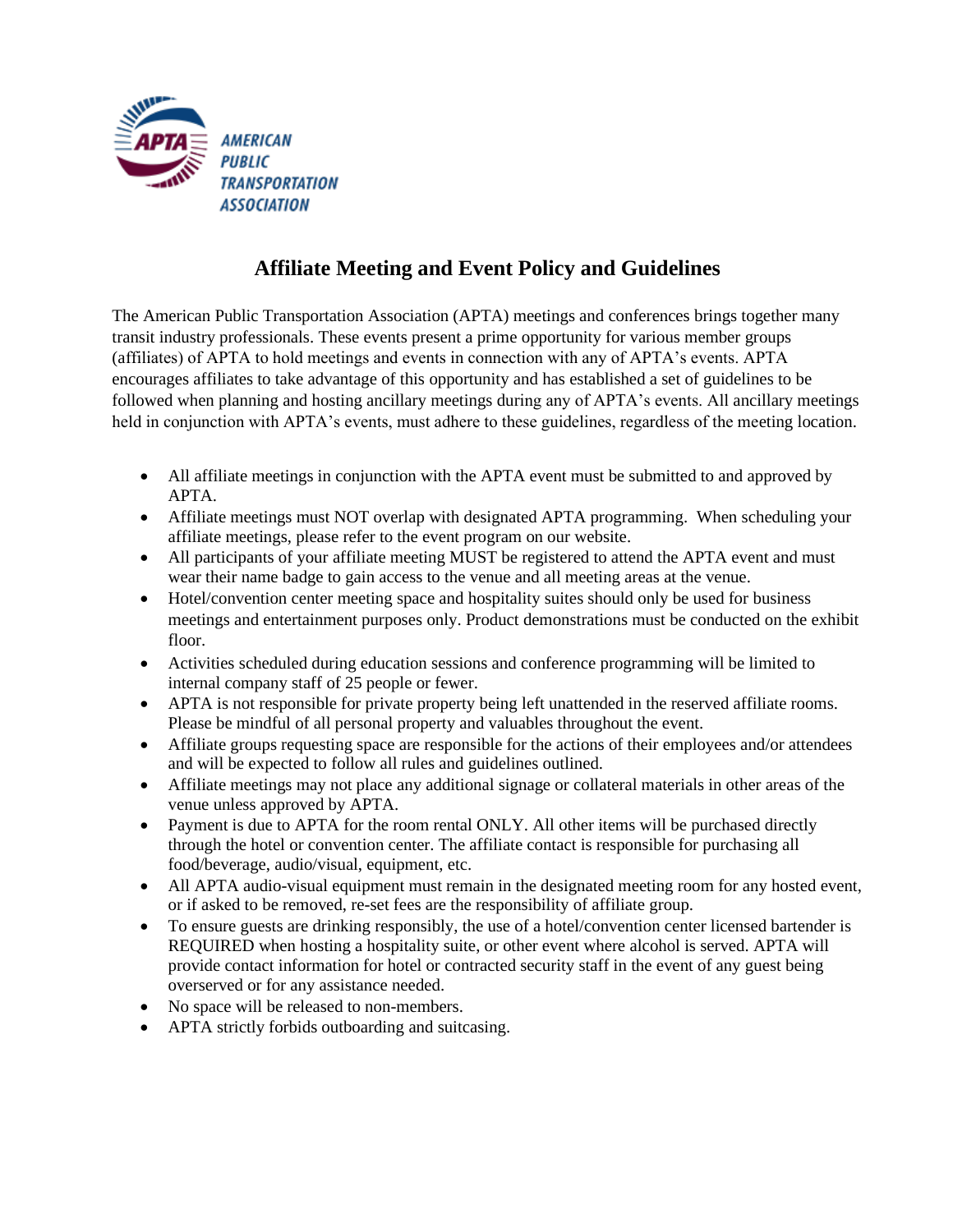Once your request is approved, contact information for all service providers will be forwarded with acceptance of your affiliate space request. Conference hotels have been instructed to only release meeting and/or hospitality suites upon approval from APTA.

APTA reserves the right to accept or reject any request in its sole judgment.

The requestor will be responsible for the following:

- Registering for the conference and reserving sleeping rooms with the hotel, within APTA's block of rooms
- Making all set-up and food and beverage arrangements directly with the hotel or facility
- Paying all related charges in conjunction with the event or meeting held

## **Cancellation Policy:**

All cancellations must be received in writing at least 15 business days prior to the conference. No refunds will be issued for meeting rooms that are not used or that are cancelled less than 15 business days prior to the event.

·